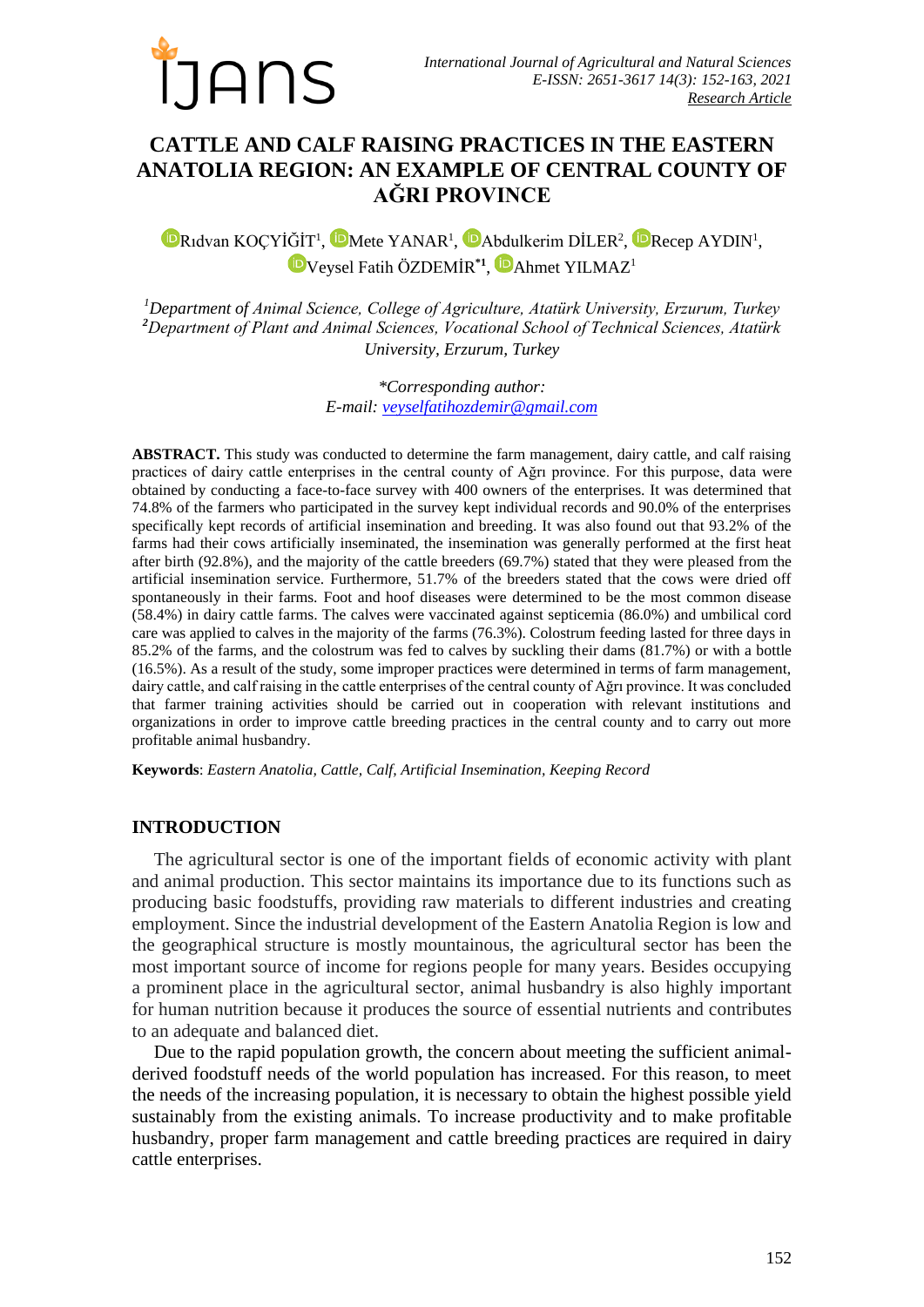One of the main targets of the dairy cattle enterprises to ensure profitability and sustainability is to produce one calf from each cow every year. The initiation of lactation and the future of the herd depend on calving. For this reason, it is highly required to achieve the optimum fertility level in dairy cattle enterprises. Ensuring the continuing profitability in the enterprises is possible with the selection of suitable cattle for breeding and well-managed interbreeding programs [1]. The continuity of the herd can be achieved with the healthy heifers that will be obtained as a result of an appropriate raising program to be applied on the quality calves. In order to attain this goal, it is necessary to determine accurately the cows or heifers in estrous and inseminate them at the appropriate time. Achieving optimum fertility is possible only if the breeding records of the heat period of the cows, the number of inseminations for pregnancy, and the voluntary waiting period are kept regularly. These records could be updated in line with observation, experience, follow-up, and determined targets. In addition to these records, keeping other records (milk yield, health records, etc.) of the animals in the enterprise is extremely important for the future of the enterprise. The future success of the enterprises depends on these properly kept records.

According to the 2019 data of the Turkish Statistical Institute, the number of cattle in Ağrı Province is 399 838 heads in total, which constitutes approximately 2.2% of Turkey's cattle presence, and the number of dairy cows is 138 924, which constitutes 2.1% of Turkey's total dairy cow population [2]. Although the number of cattle in Ağrı Province is considerably high, milk production per cow is quite low. One of the main reasons for this is the lack of knowledge and skills of cattle enterprise owners about farm management and organization. Achieving the desired production is only possible by managing and utilizing the enterprises' resources at the maximum level in line with the modern cattle breeding requirements and practices.

The study was conducted to find out existing problems related to farm management, cattle, and calf raising practices and to propose solutions for the application of a sustainable production model.

#### **MATERIAL AND METHOD**

The material of the study consisted of face-to-face surveys with 400 out of 5852 randomly selected cattle farm owners in the central county of Ağrı Province. Surveys were prepared to reveal the cattle breeding practices applied in the enterprises. Besides survey questions, cattle farms were visited, observations and examinations were made to reveal the current situation.

In the determination of the random sample size (number of enterprises) in this research, a method whose formula is given below, was used. This formula is for cases where the variance is unknown, the population is limited and there are qualitative variables dependent on probability [3].

$$
n = \frac{N \cdot t^2 \cdot p \cdot q}{(N-1) \cdot D^2 + t^2 \cdot p \cdot q}
$$

n=Number of samples, N=Population size, D=Acceptable or desired sampling error (5%), t= Table value (t=1.96 for  $\alpha$ = 0.05), p=The rate to be calculated (0.5),  $q=1-p$ .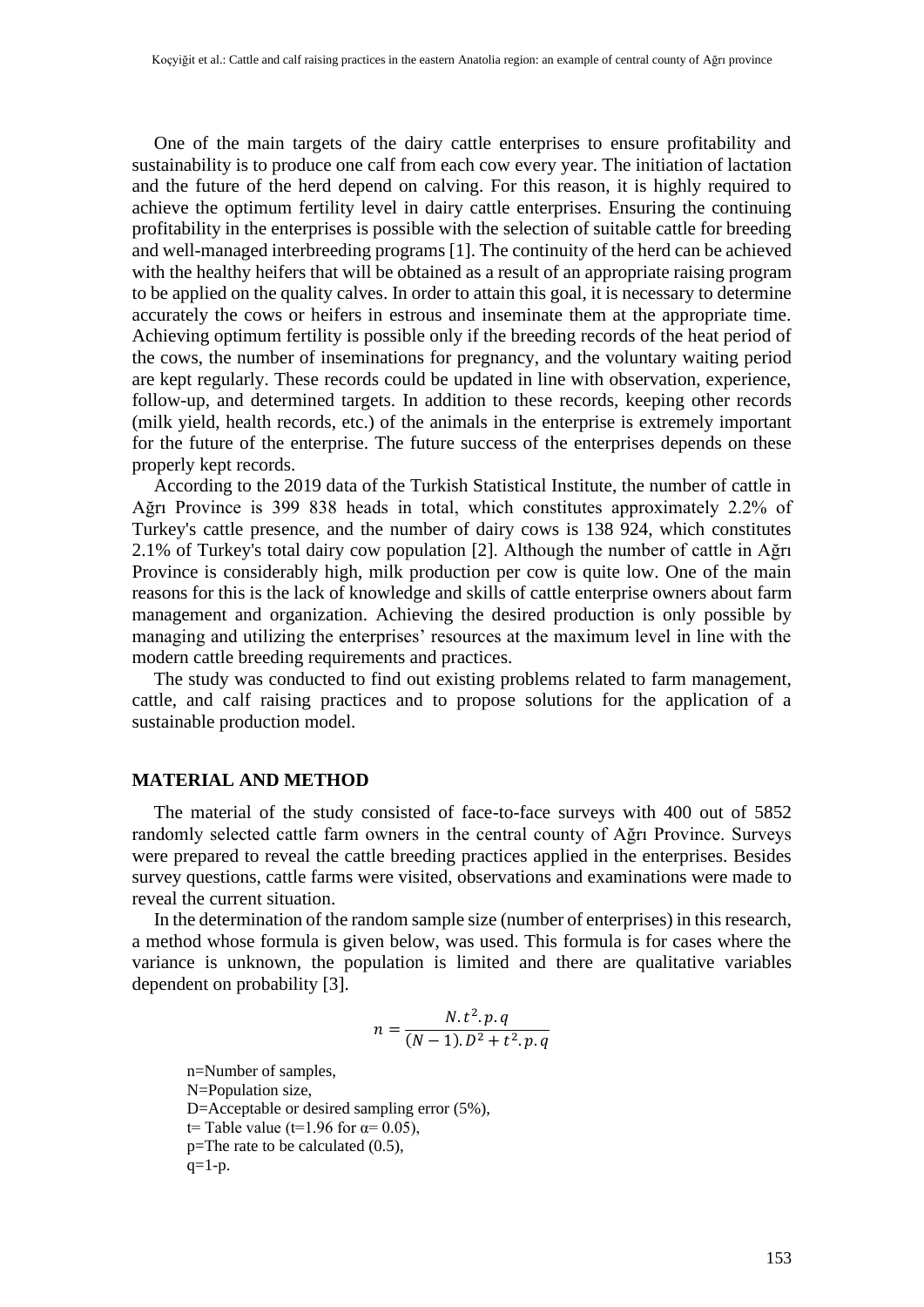n = 
$$
\frac{5852.(1.96)^2.0.5.(1-0.5)}{(5852-1).(0.05)^2 + (1.965)^2.0.5.(1-0.5)} = 360.55
$$

With the formula given above, the estimated sample size was calculated to be approximately 361. According to this result, the number of surveys was increased by 10.8% (39 pieces) and the number of surveys to be conducted in the villages of the central county of Ağrı Province was determined as 400. Since some of the questions in the survey required more than one answer, there was a change in the quantity of the "n" number.

The obtained data were analyzed by frequency analysis in SPSS 20.0 statistical program, and numerical and proportional values were obtained. The results were interpreted using both proportional values and graphics [4].

#### **RESULTS**

Results concerning record keeping and receiving information support of the cattle breeders in the central county of Ağrı province are presented in Table 1. It was determined that 74.8% of the breeders kept individual records while 90.0% of the enterprises kept insemination records. It was also revealed that only 3.5% of the respondents had their cattle insured. Almost all of the enterprises received information support concerning cattle husbandry (98.0%) and this support was mostly received from Provincial or Counties' Directorates of Agriculture and Forestry (42.4%), self-employed veterinarians (30.1%), and associations (25.4%) of which they were members.

|                                                      | Number of          | <b>Percentage</b> |
|------------------------------------------------------|--------------------|-------------------|
|                                                      | <b>Enterprises</b> | (%)               |
|                                                      | (n)                |                   |
| Do you keep individual records of your cattle?       |                    |                   |
| Yes                                                  | 299                | 74.8              |
| No                                                   | 101                | 25.2              |
| <b>Total</b>                                         | 400                | <b>100</b>        |
| If yes, which records do you keep?                   |                    |                   |
| Artificial Insemination and Natural Breeding Records | 297                | 90.0              |
| Pregnancy and Birth Records                          | 22                 | 6.7               |
| <b>Milk Production Records</b>                       | 11                 | 3.3               |
| <b>Total</b>                                         | 330                | <b>100</b>        |
| Do you make insurance for your cattle?               |                    |                   |
| Yes                                                  | 14                 | 3.5               |
| N <sub>o</sub>                                       | 386                | 96.5              |
| <b>Total</b>                                         | 400                | 100               |
| Do you receive information support concerning animal |                    |                   |
| husbandry?                                           |                    |                   |
| Yes                                                  | 392                | 98.0              |
| No                                                   | $\overline{2}$     | 2.0               |
| <b>Total</b>                                         | 400                | 100               |
| If yes, what is your information source?             |                    |                   |
| Associations                                         | 190                | 25.4              |
| <b>Veterinary Faculty</b>                            | 8                  | 1.1               |
| Directorates of Agriculture and Forestry             | 317                | 42.4              |
| Private Veterinarian                                 | 225                | 30.1              |
| <b>Other Family Members</b>                          | 7                  | 0.9               |
| <b>Total</b>                                         | 747                | <b>100</b>        |

*Table 1. Results Concerning Record Keeping and Receiving Information Support*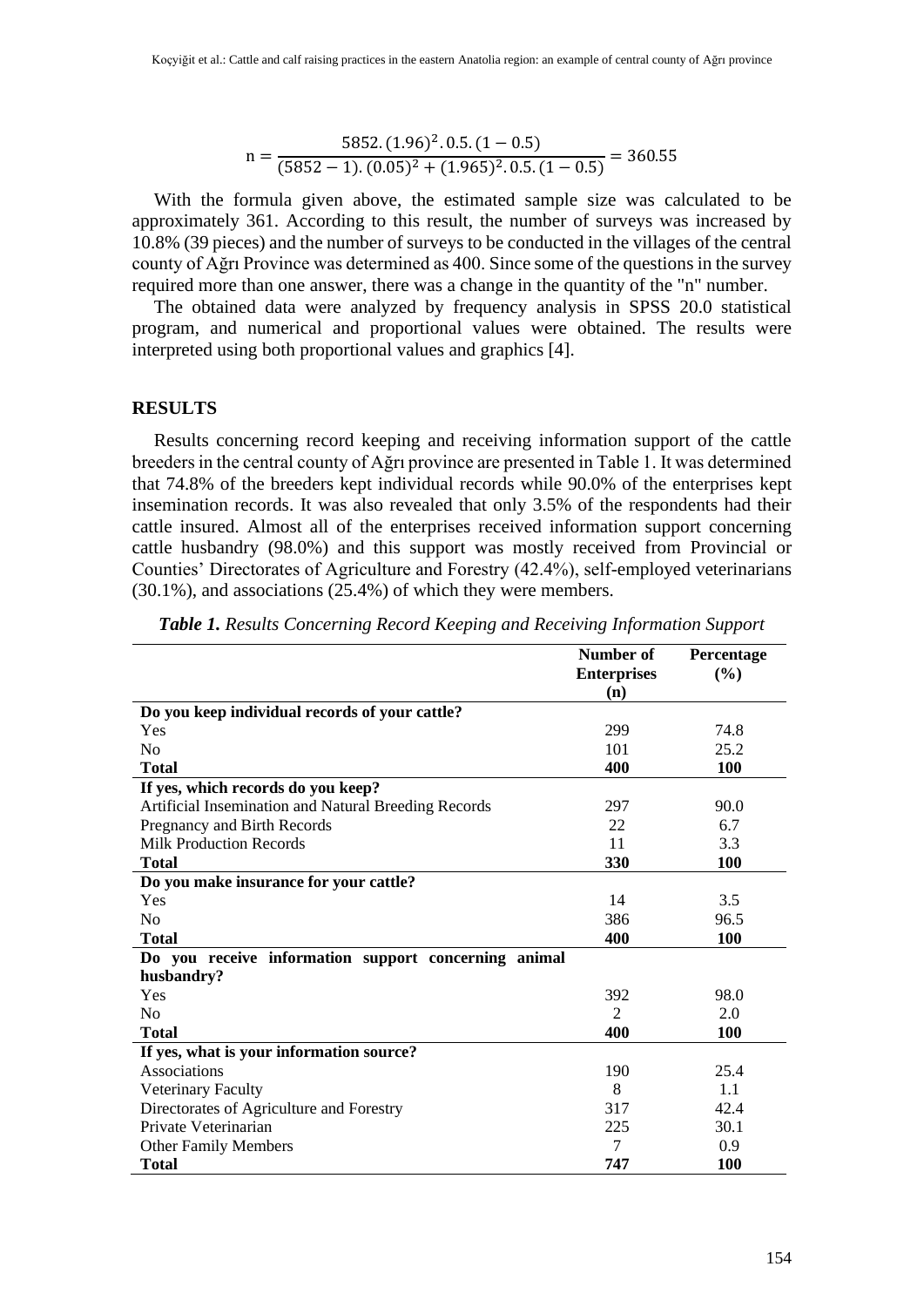Findings about the status of cattle breeding practices and animal health of the enterprises are presented in Table 2 and Table 3. It was determined that artificial insemination was applied at a high rate (93.2%) in the enterprises and the majority of the respondents were satisfied with this application (69.7%). The farm owners stated that they identify the animals in heat when they see mounting behavior (48.2%) and hear bellowing sounds (34.0%). In the majority of the enterprises, cows were inseminated at the first estrous after birth (92.8%), and the heifers were inseminated for the first time when they were 2 years old (78.5%) (Table 2).

|                                                       | Number of          | Percentage |
|-------------------------------------------------------|--------------------|------------|
|                                                       | <b>Enterprises</b> | (%)        |
|                                                       | (n)                |            |
| Is artificial insemination applied in your farm?      |                    |            |
| Yes                                                   | 373                | 93.2       |
| N <sub>0</sub>                                        | 27                 | 6.8        |
| <b>Total</b>                                          | 400                | <b>100</b> |
| Are you satisfied with artificial insemination?       |                    |            |
| Yes                                                   | 260                | 69.7       |
| N <sub>o</sub>                                        | 113                | 30.3       |
| <b>Total</b>                                          | 373                | <b>100</b> |
| How do you determine the cows or heifers in heat?     |                    |            |
| Bellowing                                             | 136                | 34.0       |
| <b>Mounting Behavior</b>                              | 193                | 48.2       |
| Mucus Discharge from the vulva                        | 71                 | 17.8       |
| <b>Total</b>                                          | 400                | 100        |
| When do you inseminate your cows after birth?         |                    |            |
| In the First Estrous                                  | 371                | 92.8       |
| In the Second Estrous                                 | 29                 | 7.2        |
| <b>Total</b>                                          | 400                | 100        |
| What is the age of the first insemination of heifers? |                    |            |
| 1 Year of Age                                         | 10                 | 2.5        |
| 2 Years of Age                                        | 315                | 78.5       |
| 3 Years of Age                                        | 75                 | 18.8       |
| Total                                                 | 400                | 100        |

*Table 2. Data concerning cattle breeding practices*

It was found out that the surplus young cattle were generally sold when they were one (27%) or two (65.2%) years old. More than half of the farm owners (51.7%) stated that the animals were dried off spontaneously. The percentage of the farm owners who claimed that they vaccinated their pregnant cows against septicemia during the dry period was 72.7% (Table 3). Foot and hoof diseases were determined to be the most common diseases (58.4%), followed by abortion (14.6%) and mastitis (13.6%) in dairy cattle enterprises of the county.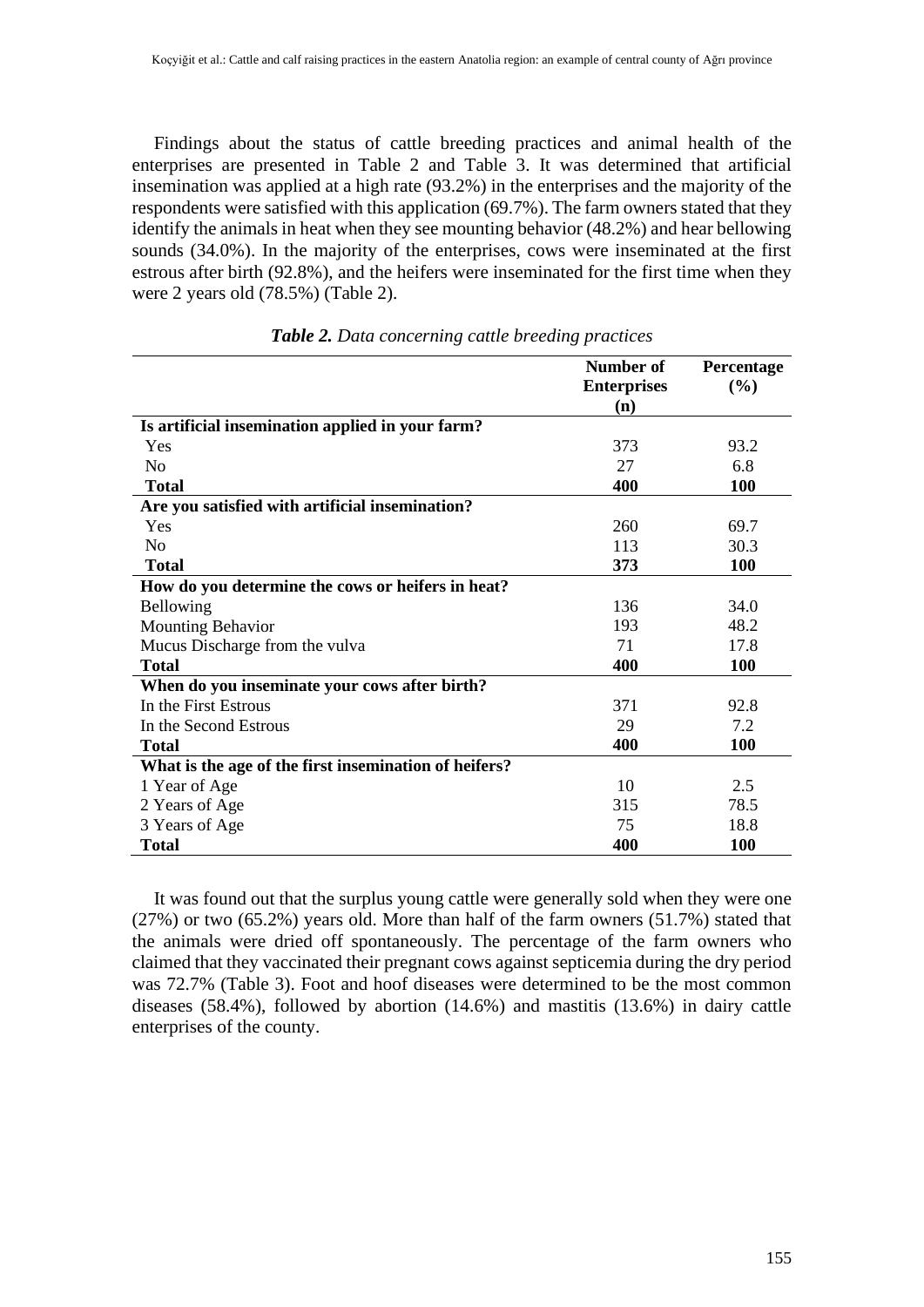|                                                              | Number of<br><b>Enterprises</b> | Percentage<br>(%) |
|--------------------------------------------------------------|---------------------------------|-------------------|
|                                                              | (n)                             |                   |
| When do you sell the surplus animal?                         |                                 |                   |
| 1 Year of Age                                                | 108                             | 27.0              |
| 2 Years of Age                                               | 261                             | 65.2              |
| 3 Years of Age                                               | 31                              | 7.8               |
| <b>Total</b>                                                 | 400                             | 100               |
| When do you dry your cow off?                                |                                 |                   |
| <b>One Month Before Birth</b>                                | 16                              | 4.0               |
| <b>Two Months Before Birth</b>                               | 120                             | 30.0              |
| Three Months Before Birth                                    | 57                              | 14.3              |
| Whenever Milk Production Stops (Spontaneously)               | 207                             | 51.7              |
| <b>Total</b>                                                 | 400                             | <b>100</b>        |
| Do you vaccinate pregnant cows against septicemia during dry |                                 |                   |
| period?                                                      |                                 |                   |
| Yes                                                          | 291                             | 72.7              |
| N <sub>0</sub>                                               | 109                             | 27.3              |
| <b>Total</b>                                                 | 400                             | <b>100</b>        |
| Which diseases are the most common in your enterprise?       |                                 |                   |
| Dystocia                                                     | 62                              | 11.4              |
| <b>Foot And Hoof Diseases</b>                                | 318                             | 58.4              |
| Abortion                                                     | 79                              | 14.6              |
| <b>Mastitis</b>                                              | 74                              | 13.6              |
| Other                                                        | 11                              | 2.0               |
| <b>Total</b>                                                 | 544                             | 100               |

*Table 3. Findings concerning cattle breeding practices and animal health*

Septicemia vaccine and umbilical cord care application to calves after birth is important in terms of strengthening immunity and preventing the entry of pathogenic microorganisms into their body. In the present study, it was determined that the majority of the farm owners vaccinated their calves against septicemia (86.0%) and umbilical care was performed in most of the enterprises (76.3%) for calves (Figure 1).



*Fig. 1. Septicemia vaccine administration (a) and umbilical cord care (b) status.*

Calves must receive colostrum for at least three days since it has a significant effect on their health and viability. It was revealed that colostrum was offered to calves in almost all of the farms (99.8%) and the percentage of the respondents who indicated that they fed their calves by colostrum for three days was 85.2% (Figure 2).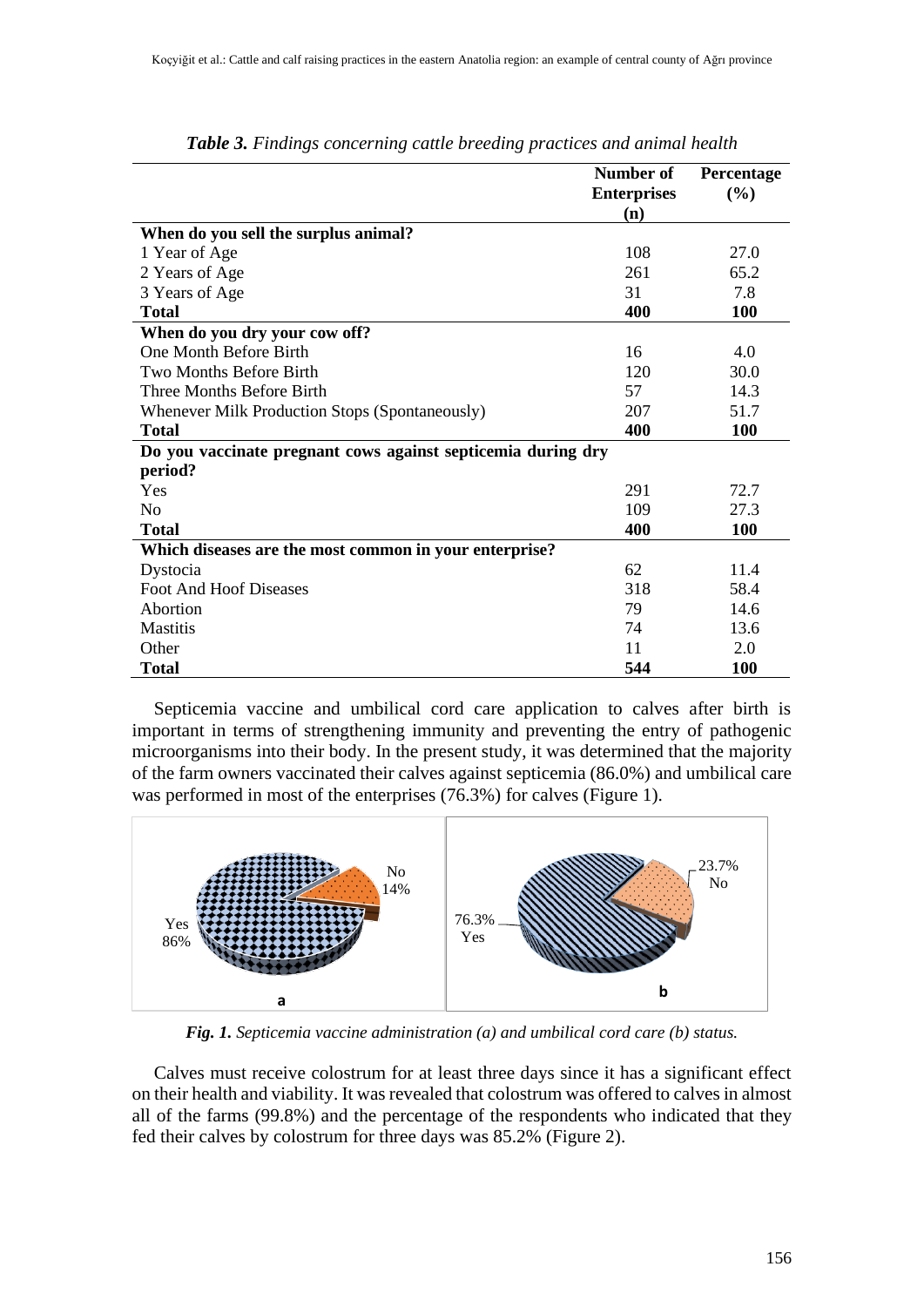

*Fig. 2. Colostrum feeding status (a) and the length of colostrum feeding period (b)*

Newborn calves must consume a sufficient amount of colostrum. It was determined that in surveyed enterprises this practice was mostly done by suckling their mother (81.7%) or by feeding with a bottle (16.5%) (Figure 3).



*Fig. 3. Colostrum feeding types (%)*

Breeders stated that they didn't have any criteria for determining the average daily amount of milk to be given to calves, determination of the milk amount was mostly made by rough estimate (86.8%). The amount of average daily milk fed to calves was determined to be approximately 4-5 liters (78.2%) in the county (Figure 4).



*Fig. 4. The method to determine the amount of milk to feed the calves (a) and the amount of milk (b)*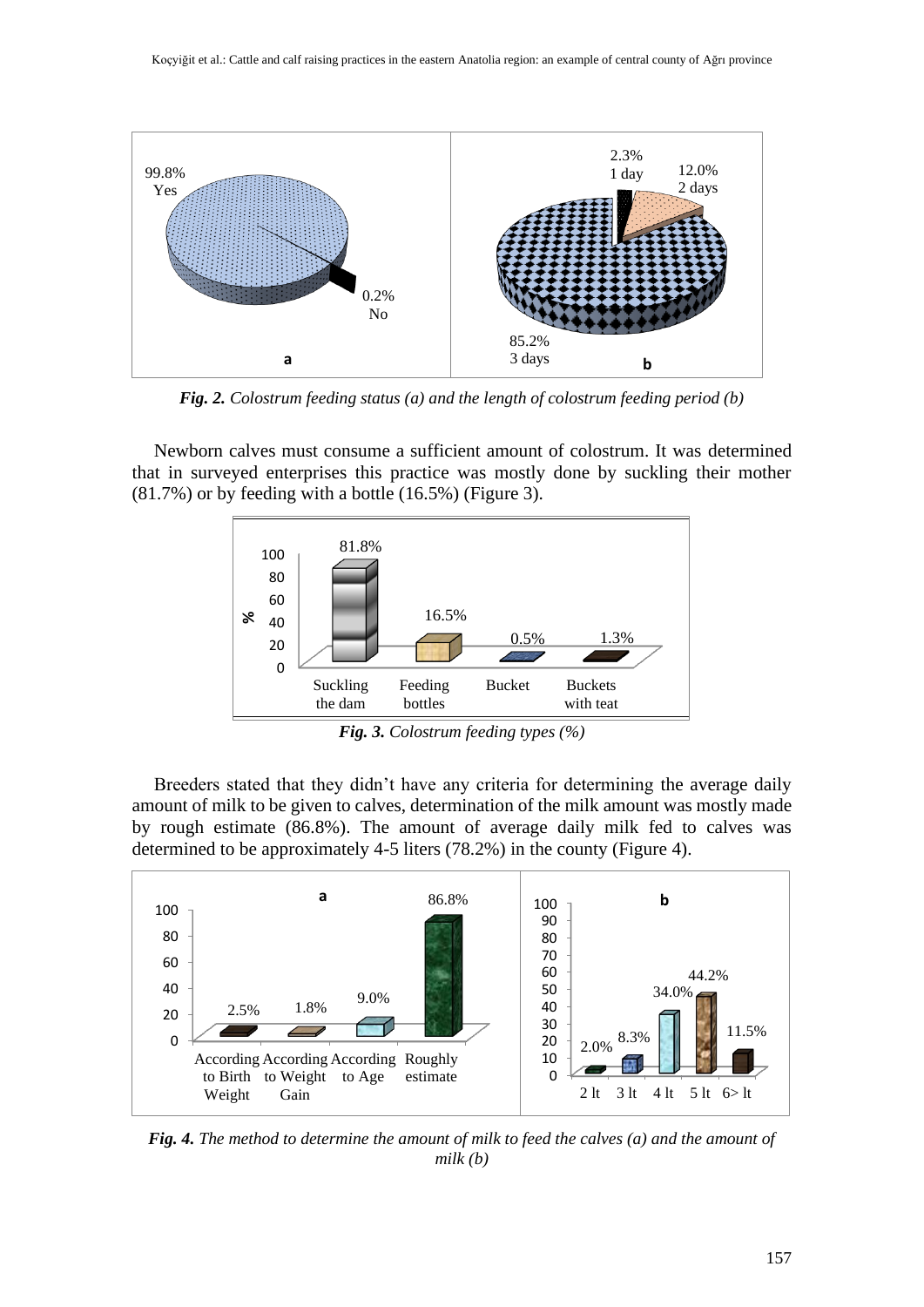Weaning time is highly important for profitability in dairy cattle enterprises. Overfeeding the calves with milk could result in economic losses, so the calves should be weaned when the calf is in good condition. Applications related to the weaning times of calves in enterprises are given in Figure 5. The most preferred weaning time for calves was determined to be 6 months of age (58%) in the county.



*Fig. 5. Weaning ages of calves (month) (%)*

### **DISCUSSION**

In dairy cattle enterprises keeping the records of cattle and the farm is highly important in the technical and economic aspects. Determining the current situation, getting information, and planning the future of the enterprise depends largely on these records [5].

In the present study, percentages of the enterprise owners who keep records in the central county of Ağrı were found to be similar to those reported for Iğdır (74.1%) and Ağrı Provinces (81.1%) by Eryılmaz et al. [5] and Bakan and Aydın [6], respectively. However, the findings were higher than the reports of Özyürek et al. [7] and Koçyiğit et al. [8] who surveyed the dairy cattle enterprises in Çayırlı county (47.3%) and Hınıs county (26%).

It was determined that the rate of the cattle breeders who receive technical information support was quite high in the central county and the source of information was mostly public institutions (Table 1). The percentages of the enterprises that receive information support were reported as 59.0% and 66.0% in Narman County of Erzurum Province [9], and Niğde Province [10], respectively. On the other hand, it was reported that 84.0% and 83.0% of the enterprises in Uşak Province [11] and Hınıs county of Erzurum Province [8] did not prefer to receive information support. The sources of information were reported as family members (72.9%) and neighboring farms' owners (67.1%) in Samsun Province by Eryılmaz et al. [5]. Demirhan and Yenilmez [11] reported that technical information was received mostly from the Directorates of Agriculture and Forestry (24%), while Koçyiğit et al. [8] stated that associations were the primary information sources of the cattle breeders (58.0%).

The percentage of the enterprises that preferred to make insurance for their cattle was determined as 3.5% in the present study. The share of enterprises that insure their cattle were reported as 19.5% in Malatya Province [12] and 19.5% in Sivas Province [13]. High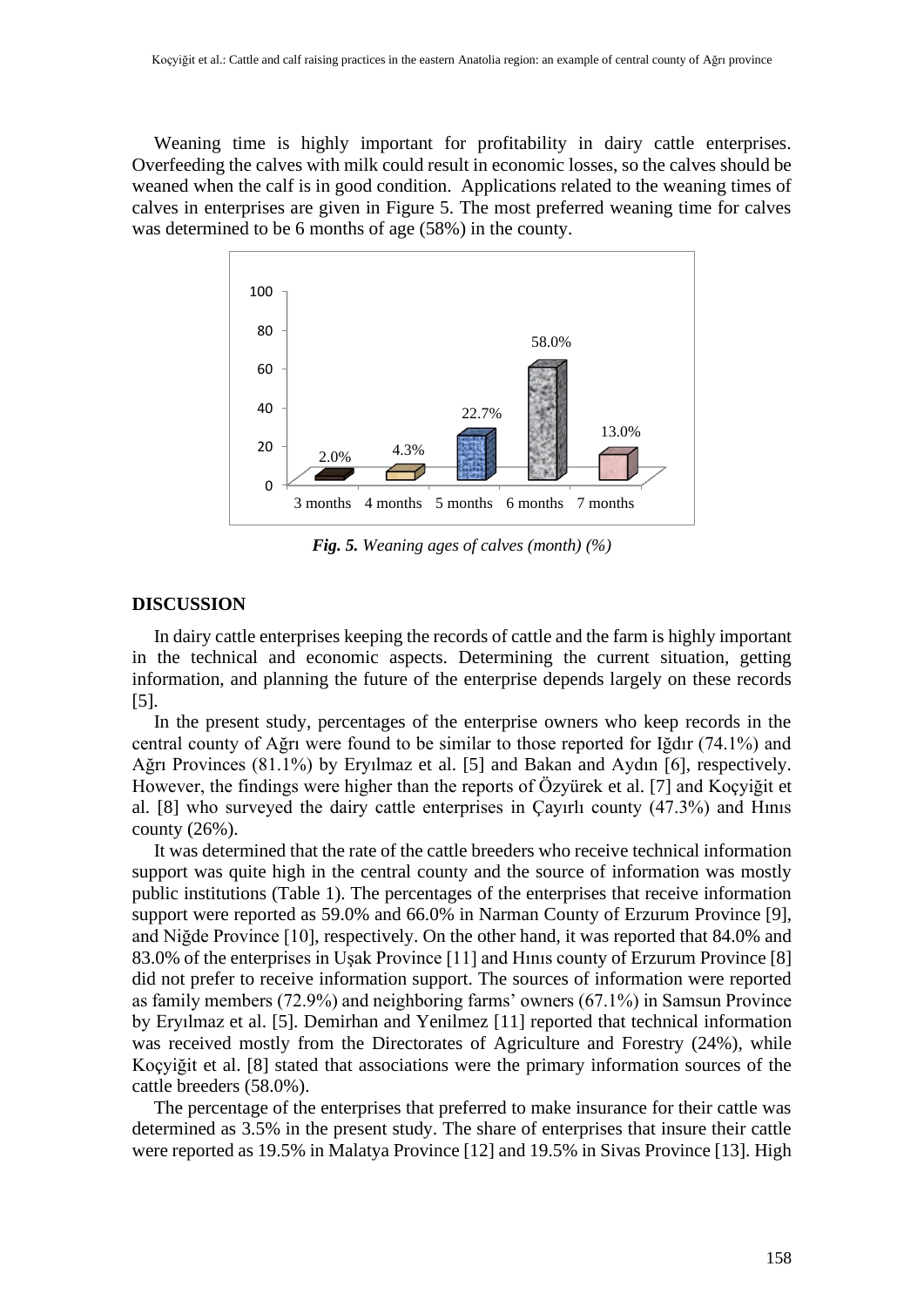insurance costs, conditions that the farm owners cannot fulfill, and lack of information among breeders for livestock insurance could be considered as the main reasons for the low insurance rate in the central county of Ağrı province.

As could be seen in Table 2, the proportion of the respondents who prefer artificial insemination and the rate of those who are happy with this application were quite high in the county. While the percentages of enterprises that practice artificial insemination in the central county of Ağrı is higher than different regions of Turkey [9,14,15,16,17], Baykalır et al. [18] reported similar findings.

The majority of the respondents stated that they identify the heat cows or heifers when they see mounting behavior or hear bellowing sounds (Table 2). Similarly, mounting (29%) and bellowing (14%) in Narman county, mounting (33%) and bellowing (33%) in Kahramanmaraş and mounting (45.7%) were reported to be the primary signs of estrous by Diler et al. [9], Kaygısız et al. [16] and Tugay and Bakır [19] respectively.

In order to get maximum milk yield from dairy cows, increase the success of insemination and likelihood of successful insemination, cows that come into heat in the first month after delivery should not be inseminated, it is suggested to wait for at least 45-60 days, this period is called the voluntary waiting period. However, it was determined that the percentage of the farm owners who chose to inseminate their cows right after the delivery was quite high (92.8%) in the central county of Ağrı province (Table 2). It is highly required to increase the level of awareness among farmers for the voluntary waiting period. In similar studies, Bakır and Kibar [20] determined that the first postpartum insemination was made at first estrous in 33.8% of the enterprises, 45 days after birth in 35.3% of them and two months after delivery in 30.9% of them. Kaylan et al. [14] reported that the most preferred first postpartum insemination time was 60-90 days after birth (91.0%), while 90 days was reported to be preferred in 48% of the enterprises by Koçyiğit et al. [8]. Moreover, Kaygısız et al. [16] reported that in 31% of the surveyed enterprises cows were inseminated in the first estrous, in 23% at the second estrous and in 46% two months after birth.

It was found out that heifers were inseminated when they are two years old in most of the enterprises (Table 2). It is desirable for heifers to become reproductive as early as possible in dairy cattle farms. However, sufficient body development of heifers must be completed. First insemination ages of heifers in dairy cattle enterprises were reported as 15-16 months in Edirne Province (61.4%) and Serbia, 18 months (33.9%) in Muş Province, and two years in Hınıs county of Erzurum (75%) by Önal and Özder [21], Bogdanovic et al. [22], Şeker et al. [23] and Koçyiğit et al. [8] respectively.

Surplus young cattle are sold at the age of two (65.2%) in the majority of enterprises in the county (Table 3). In other studies, it was reported that this practice was mostly done when animals were older than 13 months of age [16,19,23].

It is highly important to dry dairy cattle off at least two months prior to delivery as suggested by Savaş and Yenice [24] and Özhan et al. [25]. It was determined that this criterion was not complied in the surveyed enterprises of the county, more than half of the respondents (51.7%) stated that they dried the cows off spontaneously (Table 3). However, milking the cows until birth could result in the production of weak calves with low viability and a decrease in the next lactation milk yield. In similar studies, percentages of the enterprises that dry their cows off two months before the delivery were reported as 82.8, 38.7, and 91.3 percent by Tugay and Bakır [19], Şeker et al. [23], and Savaş and Yenice [24] respectively.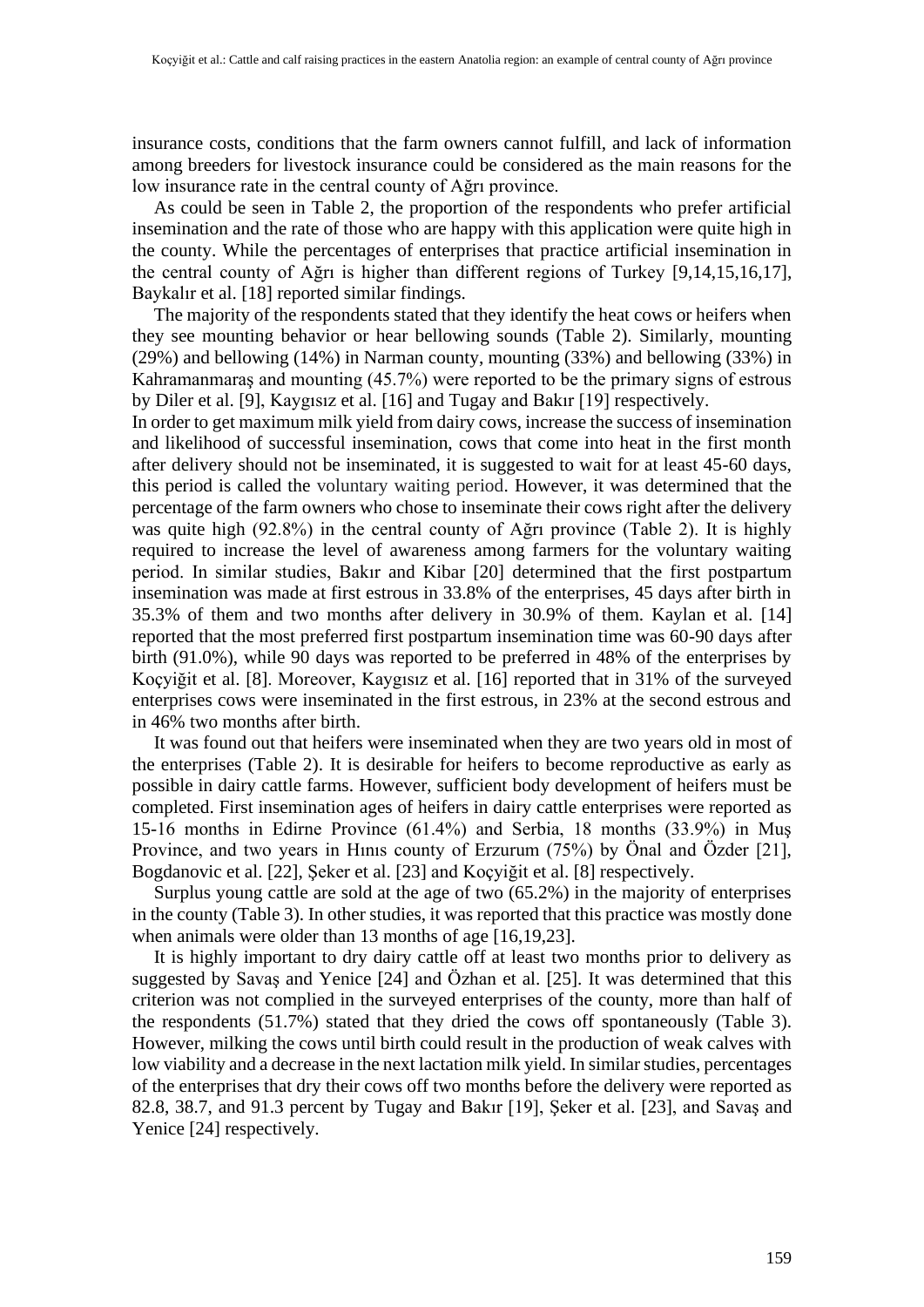Most of the breeders (72.7%) in the county vaccinated pregnant cows for septicemia in the dry period (Table 3). In similar studies, vaccination percentages in dairy cattle enterprises against septicemia were reported between 10-60% [10,11,24,26]. This result shows that the awareness level of the farm owners against septicemia is considerably high in the county.

Foot and hoof diseases have a negative impact on the economy of enterprise since they cause problems such as loss of body weight, shortening of the lactation period, decrease in milk yield, increase in treatment costs, and infertility in cattle. It was determined that foot and hoof diseases were quite common (58.4%) in the county (Table 3). Similarly, in other studies, the percentages of the enterprises that foot and hoof diseases were seen were reported as 50.7%, 9.3%, 36.4%, and 55.2% by Şeker et al. (2012), Yaylak et al. [27], Koçyiğit et al. [26] and Kibar and Bakır [28], respectively.

It is crucial to apply septicemia vaccine and umbilical cord care to newborn calves in cattle enterprises. In other studies, the percentages of farms that vaccinate their calves for septicemia vary between 32.0% and 64.0% [10,24,26,28]. Findings of the present study were found to be higher than the results of these studies (Figure 1). Awareness of the breeders concerning septicemia vaccination and umbilical cord care in the county is considerably high. Similar findings for umbilical cord care were reported by Özyürek et al. [7] and Ünalan et al. [10].

Of all the respondents, the percentage of those who stated that they feed their newborn calves by colostrum (99.8%) and those who offer colostrum to calves for three days (85.2%) as suggested was significantly higher than similar studies (Figure 2). In the studies conducted in Narman and Hınıs counties of Erzurum province, researchers reported the percentages of enterprises that feed newborn calves with colostrum as 53.0% and 75.0%, respectively, and the percentages of those that offer colostrum to calves for three days were 16.0% and 21.0%, respectively [8,9].

Reports of similar studies show that the percentages of the cattle enterprises that allow the calves to suckle their dams for colostrum feeding is considerably high (57.0%-92.0%) [8,11,24,29]. The findings of the present study were found to be similar to these results. On the other hand, Hannien et al. [30] reported that in 51.3% and 36.5% of the enterprises bottle and buckets were used to offer colostrum to calves, while Vasseur et al. [31] reported that 17.7% and 92.0% of the enterprises feed milk to calves in buckets and in feeding bottles.

The practice of breeders for determining the amount of milk to feed the calves by roughly estimate (86.8%) is wrong in terms of calf health and profitability of the enterprise. The daily amount of milk to be fed to the calves is recommended to be 10% of its body weight and should not exceed 7-8 liters [25]. In the present study, the daily amount of milk (4-5 lt) offered to the calves was found to be in line with this recommendation. Similarly, the daily amount of milk offered to calves in different regions of Turkey were reported as 5 liters and 4-5 liters in 15.9% and in 21.5% of the enterprises by Kurt et al. [29] and Hozman [13] respectively.

Calves are recommended to be weaned when they are healthy and able to consume 500-750 gr concentrate feed in a day [25]. The findings of the present study showed that calves were weaned later than the recommended weaning period (Figure 5). Therefore, the awareness and information levels of the breeders have to be increased concerning optimum weaning time. In contrast to this result, Savaş and Yenice [24], Hozman [13], Tugay and Bakır [19] reported that calves in Rize, Sivas, and Giresun provinces respectively were weaned about at two months old.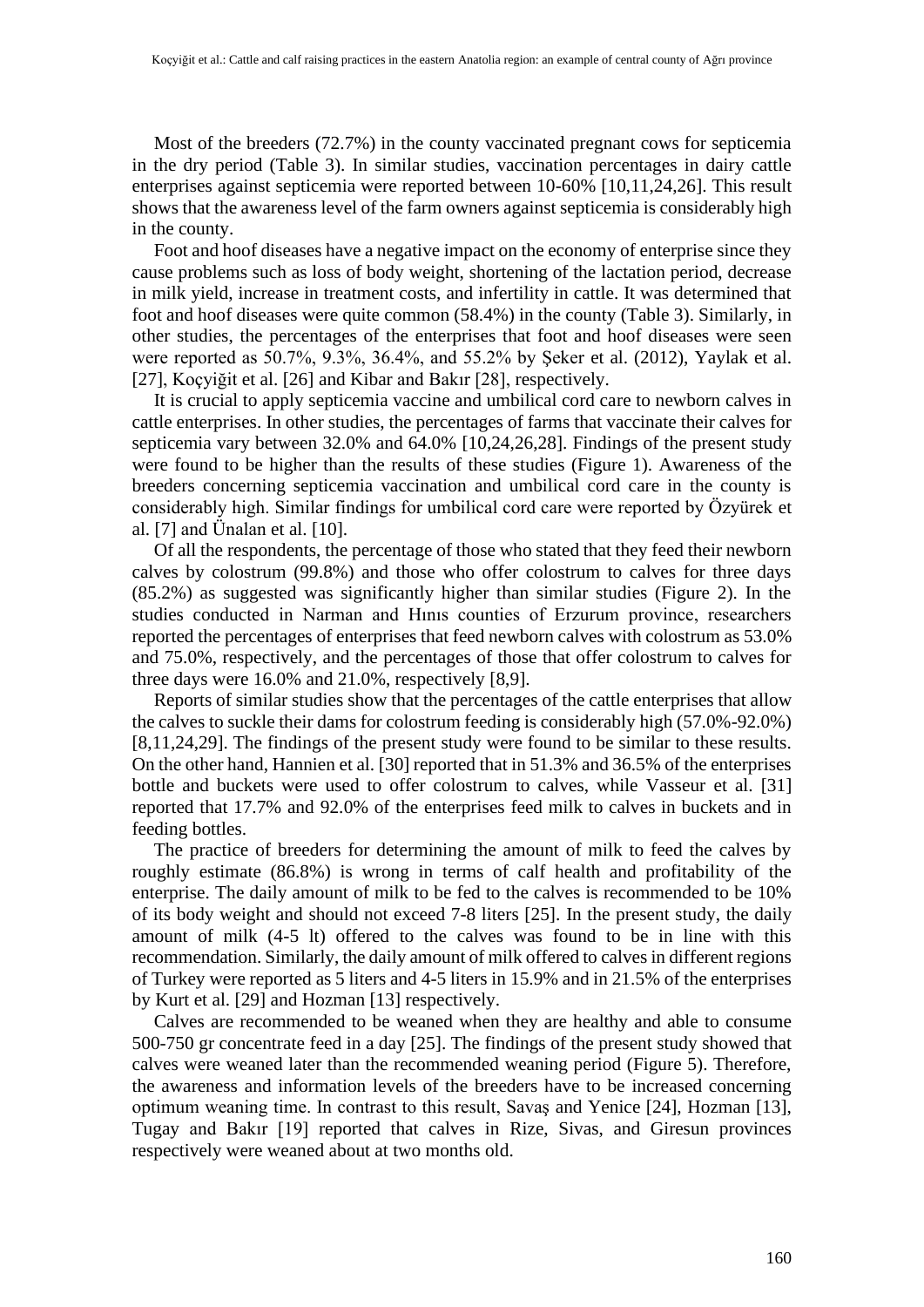## **CONCLUSION AND SUGGESTIONS**

The suggestion for the solutions of problems revealed in this study concerning cow and calf rearing practices in the central county of Ağrı province are as follows.

- a. The breeders should be informed and encouraged to make insurance for their cattle and necessary infrastructure should be set up.
- b. Cows that show heat in the first month after delivery should not be inseminated, it is recommended to wait for 45-60 days of post-partum. Awareness and information of breeders should be raised in terms of this practice in the county.
- c. The cattle breeders in the county have to be informed about the optimum first insemination age of the heifers.
- d. For a healthy lactation period and high milk yield, cows should be dried off two months prior to the calving. Additionally, proper care and dry cows diet for the pregnant cows must be provided during this period.
- e. Preventive and educational veterinary health services should be provided to the cattle breeders in order to inform and raise awareness as well as to decrease incidences of the diseases.
- f. It was also recommended to provide current technical information support to the breeders on the determination of the amount of milk given to the calves and the weaning period.

## **REFERENCES**

- [1] Kaygısız, A., Sönmez, E. (2018): Süt emme döneminde uygulanan farklı besleme yöntemlerinin siyah alaca buzağıların gelişim performansı ve bazı kan parametreleri üzerine etkisi. Kahramanmaraş Sütçü İmam Üniversitesi Tarım ve Doğa Dergisi, 21(5), 757-764. doi:10.18016/ksudobil.336717.
- [2] Anonymous, (2021): Hayvansal Üretim İstatistikleri. http://tuik.gov.tr/ (Erişim tarihi:15.09.2021)
- [3] Arıkan, R. (2007): Araştırma Teknikleri ve Rapor Hazırlama. Asil Yayın Dağıtım Ltd. Şti. ISBN:975-8784-35-8, Ankara.
- [4] SPSS, I. 2011. IBM SPSS statistics for Windows, version 20.0. New York: IBM Corp 440.
- [5] Eryılmaz, G. A., Kılıç, O., Boz, İ., Kaynakçı, C. (2020): Süt sığırcılığı yapan işletmelerin tarımsal yeniliklerin benimsenmesi ve bilgi kaynakları yönünden değerlendirilmesi: Samsun ili Bafra ve Canik ilçeleri örneği. Journal of the Institute of Science and Technologyi, 10(2), 1361-1369. https://doi.org/10.21597/jist.665198
- [6] Bakan, Ö., Aydın, R. (2016): Ağrı ili süt sığırcılığı işletmelerinin sosyo-ekonomik özellikleri. Atatürk Üniversitesi Ziraat Fakültesi Dergisi, 47(2), 113-122.
- [7] Özyürek, S., Koçyiğit, R., Tüzemen, N. (2014). Erzincan ilinde süt sığırcılığı yapan işletmelerin yapısal özellikleri: çayırlı ilçesi örneği. Tekirdağ Ziraat Fakültesi Dergisi, 11 (3), 19-26.
- [8] Koçyiğit, R., Diler, A., Yanar, M., Güler, O., Aydın, R., Avcı, M. (2015): Erzurum İli Hınıs İlçesi sığırcılık işletmelerinin yapısal durumu: Çiftlik yönetimi ve buzağı yetiştirme uygulamaları. Iğdır Üniversitesi Fen Bilimleri Enstitüsü Dergisi, 5(4), 85-97.
- [9] Diler, A., Güler, O., Aydın, R., Yanar, M., Koçyiğit, R. (2017): Erzurum ili Narman ilçesi sığırcılık işletmelerinde çiftlik yönetimi ve buzağı yetiştirme uygulamaları. Alinteri Journal of Agriculture Science, 32(1), 39-45. doi: 10.28955/alinterizbd.304466
- [10] Ünalan, A., Serbester, U., Çınar, M., Ceyhan, A., Akyol, E., Şekeroğlu, A., Erdem, T., Yılmaz, S. (2013): Niğde İli süt sığırcılığı işletmelerinin mevcut durumu, başlıca sorunları ve çözüm önerileri. Türk Tarım – Gıda Bilim ve Teknoloji Dergisi, 1(2), 67-72.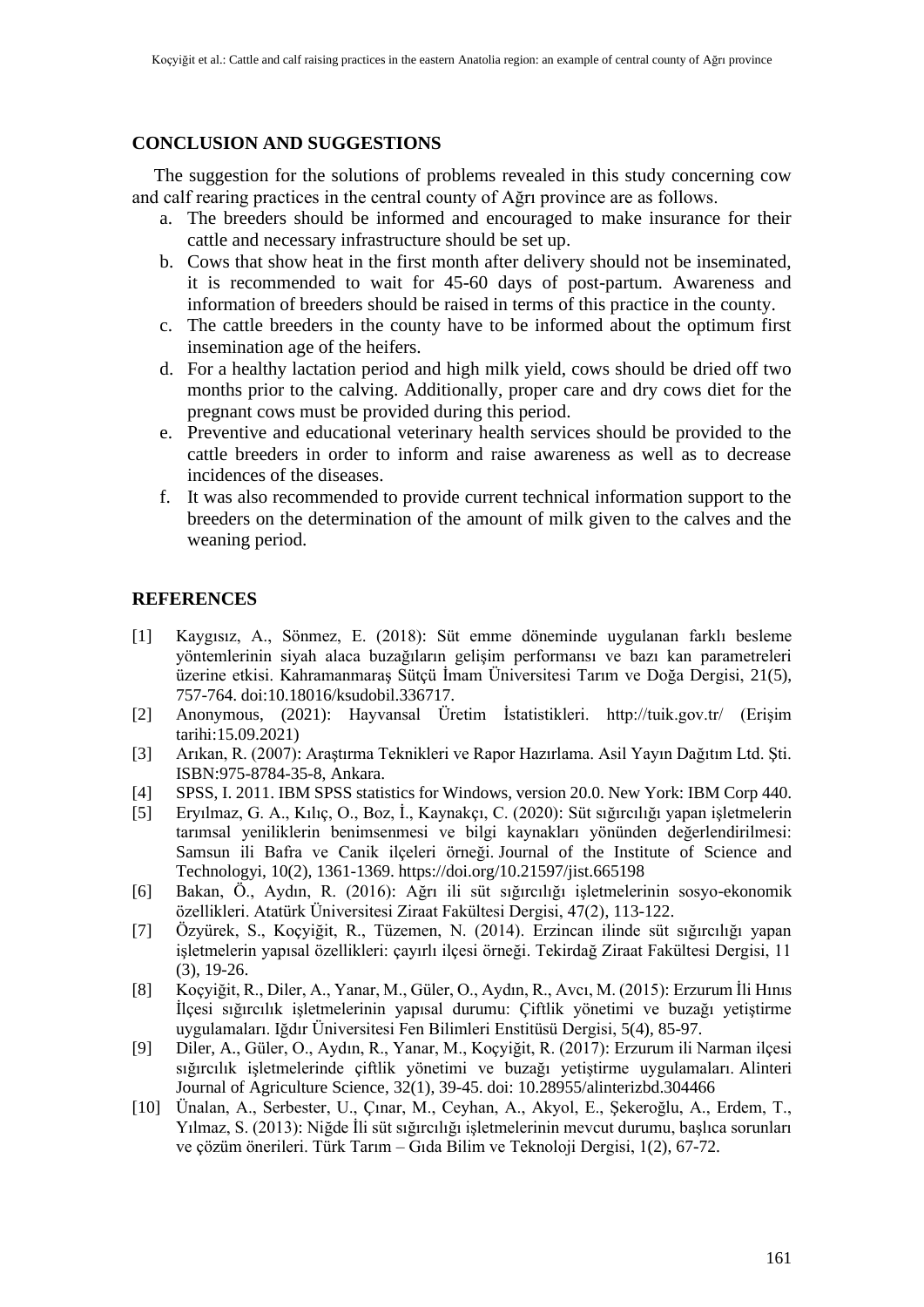- [11] Demirhan, S. A., Yenilmez, M. (2019): Current situation, problems and solution of dairy cattle enterprises in uşak province. Turkish Journal of Agriculture-Food Science and Technology, 7(12), 2198-2203. https://doi.org/10.24925/turjaf.v7i12.2198-2203.2951
- [12] Köseman, A., Şeker, İ. (2016): Malatya ilinde sığırcılık işletmelerinin mevcut durumu: I. yapısal özellikler. Fırat Üniversitesi Sağlık Bilimleri Veteriner Dergisi. 30(1), 05-12.
- [13] Hozman, B. S. (2014): Sivas ili damızlık sığır yetiştiricileri birliğine üye süt sığırcılığı işletmelerinde hayvan besleme uygulamaları. Adnan Menderes Üniversitesi Fen Bilimleri Enstitüsü Zootekni Anabilim Dalı, 144s. Aydın.
- [14] Kaylan, V., Yılmaz, İ., Yanar, M. (2019): Iğdır ilinde süt sığırcılığı işletmelerinde buzağı yetiştirme üzerine bir araştırma. Kahramanmaraş Sütçü İmam Üniversitesi Tarım ve Doğa Dergisi, 22, 169-178. doi:10.18016/ksutarimdoga.vi.564820
- [15] Alkan, S., Ünlü, H. (2019): Giresun ilindeki sığırcılık işletmelerinin genel yapısının belirlenmesi. Mediterranean Agricultural Sciences, 32(1), 109-115. https://doi.org/10.29136/mediterranean.474790
- [16] Kaygısız, A., Tümer, R., Orhan, H., Vanlı, Y. (2008): Kahramanmaraş bölgesi süt sığırı işletmelerinin yapısal özellikleri: I. Yetiştirme uygulamaları. Süleyman Demirel Üniversitesi Ziraat Fakültesi Dergisi, 3(2), 23-31.
- [17] Koyubenbe, N. (2005): İzmir ili ödemiş ilçesinde süt sığırcılığının geliştirilmesi olanakları üzerine bir araştırma. Hayvansal Üretim, 46, 8-13.
- [18] Baykalır, Y., Akyüz, B., Erişir, Z. (2020): İzmir İli Kiraz İlçesinde Süt Sığırcılığı Yapan İşletmelerin Yapısal Özelliklerinin Belirlenmesi. ANADOLU Ege Tarımsal Araştırma Enstitüsü Dergisi, 30(2), 266-275. https://doi.org/10.18615/anadolu.835031
- [19] Tugay, A., Bakır, G. (2008): Giresun yöresindeki süt sığırcılığı işletmelerinin yapısal özellikleri. Atatürk Üniversitesi Ziraat Fakültesi Dergisi, 40(1), 37-47.
- [20] Bakır, G., Kibar, M. (2019): Muş ilinde özel süt sığırcılığı işletmelerinde üreme faaliyetlerinin belirlenmesi. Kahramanmaraş Sütçü İmam Üniversitesi Tarım ve Doğa Dergisi, 22(5), 772-780. doi:10.18016/ksutarimdoga.vi.536831
- [21] Önal, A. R., Özder, M. (2008): Edirne ili damızlık sığır yetiştiricileri birliğine üye işletmelerin yapısal özellikleri. Tekirdağ Ziraat Fakültesi Dergisi, 5(2), 197-203. http://hdl.handle.net/20.500.11776/1420.
- [22] Bogdanovic, V., Dedovic, R., Perisic, P., Stanojevic, D., Petrovic, M.D., Trivunovic, S., Kucevic, D., Petrovic, M.M. (2012): An assessment of dairy farm structure and characteristics of dairy production systems in Serbia. Biotechnology in Animal Husbandry, 28(4), 689-696. doi: 10.2298/BAH1204689B
- [23] Şeker, İ., Tasalı, H., Güler, H. (2012): Muş İlinde sığır yetiştiriciliği yapılan işletmelerin yapısal özellikleri. Fırat Üniversitesi Sağlık Bilimleri Veteriner Dergisi, 26 (1), 09-16.
- [24] Savaş, S., Yenice, G. (2016): Rize ilinde yapılan süt sığırcılığının mevcut durumunun araştırılması. Atatürk Üniversitesi Veteriner Bilimleri Dergisi, 11(1), 74-83. https://doi.org/10.17094/avbd.60910.
- [25] Özhan, M., Tüzemen, N., Yanar, M. (2012): Büyükbas Hayvan Yetistirme. Atatürk Üniv. Ziraat Fakültesi Ders Notu Yayınları, (134).
- [26] Koçyiğit, R., Yanar, M., Aydın, R., Diler, A., Güler, O. (2018): Sığırcılık işletmelerinde hayvan sağlığı, veteriner sağlık hizmetleri ve yetiştirici memnuniyeti ve beklentileri: Erzurum ili Narman ilçesi örneği. Kahramanmaraş Sütçü İmam Üniversitesi Tarım ve Doğa Dergisi, 21(2), 203-208. doi:10.18016/ksudobil.303021.
- [27] Yaylak, E., Konca, Y., Koyubenbe, N. (2016): İzmir İli Ödemiş İlçesindeki damızlık sığır yetiştiricileri birliği üyesi işletmelerde sağlık koruma uygulamaları ve sağlık sorunları üzerine bir araştırma. Hayvansal Üretim, 57(1), 28-40.
- [28] Kibar, M., Bakır, G. (2019): Muş ilinde süt sığırcılığı işletmelerinde sağlık yönetiminin belirlenmesi. Journal of the Institute of Science and Technology, 9(4), 2409-2419. https://doi.org/10.21597/jist.533230